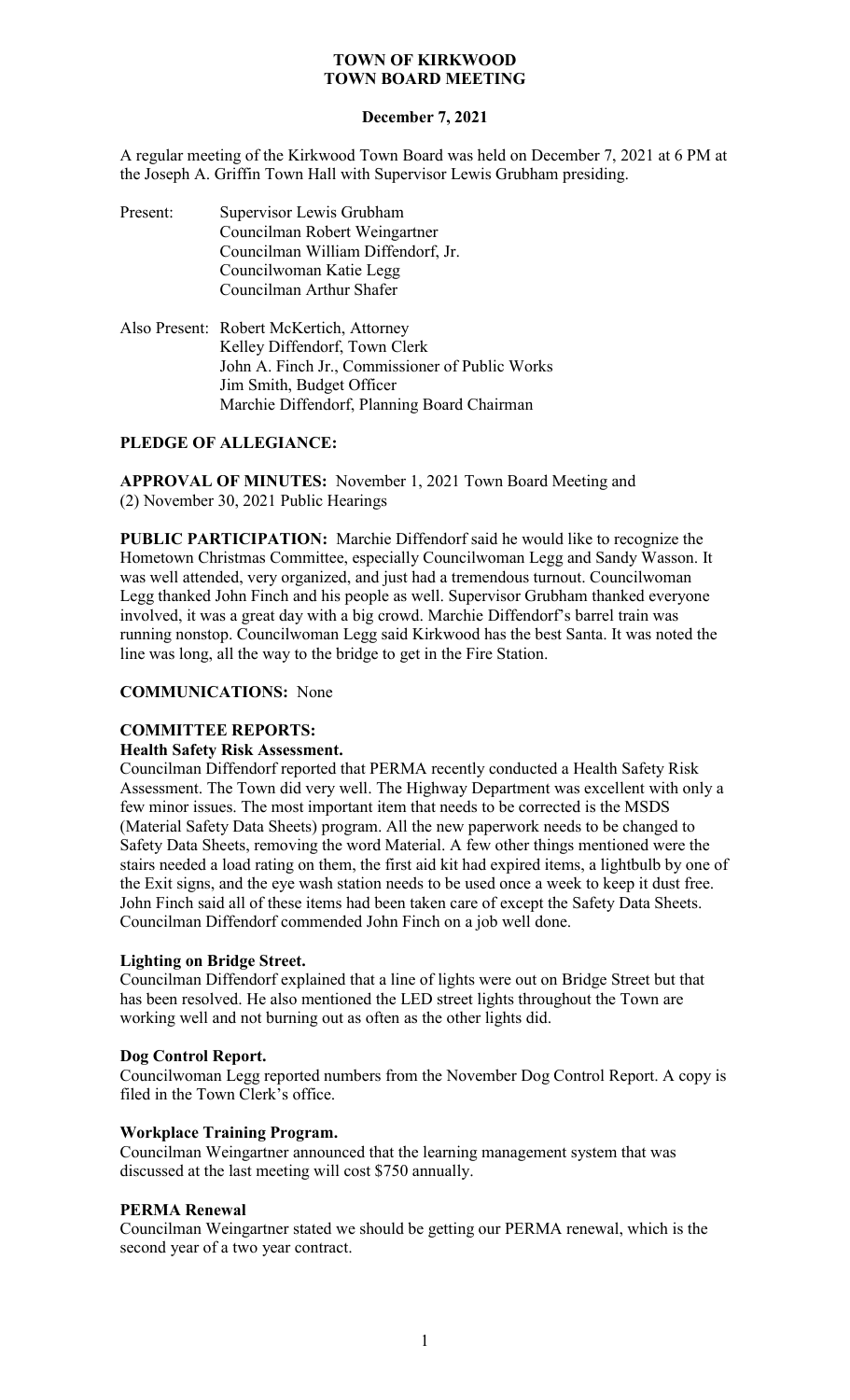### **December 7, 2021**

### **Meter Installation.**

John Finch reported 263 meters have been installed with 25 of them being 1 inch meters. A new order of 300 meters was also received.

#### **City Line Booster Station.**

John Finch also reported the City Line Booster Station is being torn out now so it is ready when all the parts come in. The 6-inch check valves have not arrived yet.

#### **OLD BUSINESS:**

Councilman Diffendorf moved to adopt resolution, after a Public Hearing, adopting the 2022 Budget for the Sewer and Water Districts. Councilman Shafer seconded.

| Roll Call Vote: | Councilman Diffendorf  | - yes |
|-----------------|------------------------|-------|
|                 | Councilman Shafer      | - yes |
|                 | Councilwoman Legg      | - yes |
|                 | Councilman Weingartner | - yes |
|                 | Supervisor Grubham     | - yes |
| MOTION CARRIED  |                        |       |

#### MOTION CARRIED.

139:21 Adopt 2022 Fire Protection Contracts

141:21 Hire C.Preston PT Clerk Code

138:21 Adopt 2022 Water and Sewer Districts Budget

> Councilman Shafer moved to adopt resolution, after a Public Hearing, authorizing the Supervisor to execute the Fire Protection Contracts for 2022. Councilwoman Legg seconded.

| Roll Call Vote: | Councilman Diffendorf  | - yes |
|-----------------|------------------------|-------|
|                 | Councilman Shafer      | - yes |
|                 | Councilwoman Legg      | - yes |
|                 | Councilman Weingartner | - yes |
|                 | Supervisor Grubham     | - yes |
|                 |                        |       |

#### MOTION CARRIED.

Councilwoman Legg moved to adopt resolution scheduling a Public Hearing for December 28, 2021 at 6:00 PM regarding a proposed Local Law prohibiting smoking on all townowned properties. Councilman Weingartner seconded. 140:21 Schedule PH LL #1 of 2022 Prohibit

| 11011101t |                        |                        |       |
|-----------|------------------------|------------------------|-------|
| Smoking   | Roll Call Vote:        | Councilman Diffendorf  | - yes |
|           |                        | Councilman Shafer      | - yes |
|           |                        | Councilwoman Legg      | - yes |
|           |                        | Councilman Weingartner | - yes |
|           |                        | Supervisor Grubham     | - yes |
|           | $M\cap TI\cap M\cap T$ |                        |       |

#### MOTION CARRIED

Councilman Weingartner moved to adopt resolution hiring Carol Preston as Clerk PT in the Building & Code Department effective December 21, 2021 at a rate of pay of \$16.50 per hour, 19.5 hours per week. Councilman Diffendorf seconded.

**Discussion.** Councilman Shafer said he will vote for the new hire but he is not happy with it since that person does not live in the Town of Kirkwood. He believes the Town should hire from Kirkwood since the salary is being paid by the residents of Kirkwood. Supervisor Grubham said only one person from Kirkwood applied for the job. If anyone from Kirkwood applies and they are equal or better than another candidate then that is the person hired. If the Kirkwood applicant does not have the best qualifications then a candidate from another town can be hired. Supervisor Grubham reiterated how important qualifications are when hiring new employees.

| Roll Call Vote: | Councilman Diffendorf  | - yes |
|-----------------|------------------------|-------|
|                 | Councilman Shafer      | - yes |
|                 | Councilwoman Legg      | - yes |
|                 | Councilman Weingartner | - yes |
|                 | Supervisor Grubham     | - yes |
| MOTION CARRIED  |                        |       |

MOTION CARRIED.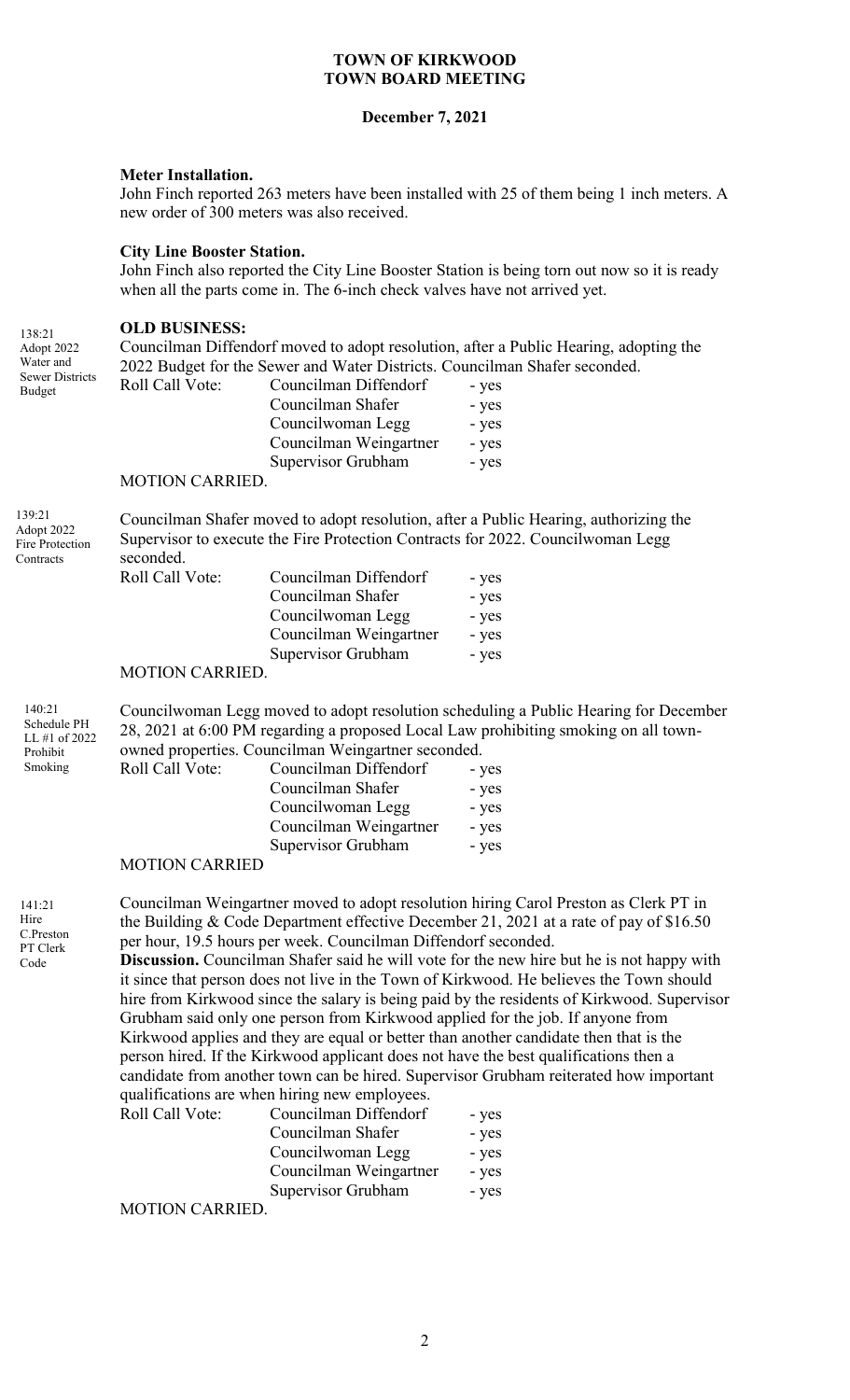## **December 7, 2021**

Councilman Diffendorf moved to adopt resolution scheduling a Public Hearing for December 28, 2021 at 6:03 PM regarding the proposed amendment to a Local Law Amending the Sewer Rents. Councilman Shafer seconded. Roll Call Vot

| Councilman Diffendorf  | - yes |
|------------------------|-------|
| Councilman Shafer      | - yes |
| Councilwoman Legg      | - yes |
| Councilman Weingartner | - yes |
| Supervisor Grubham     | - yes |
|                        |       |

#### MOTION CARRIED.

Councilman Shafer moved to adopt resolution authorizing the purchase of a new electric submersible pump from Pump Service and Supply of Troy, Inc., at a cost not to exceed \$11,390.00, in accordance with the attached quote. Councilwoman Legg seconded. **Discussion.** After a short discussion it was decided that the new pump will be put into service and used right away rather than holding it as a spare. John Finch hopes all four pumps will be replaced over the two to three years.

| Roll Call Vote: | Councilman Diffendorf  | - yes |
|-----------------|------------------------|-------|
|                 | Councilman Shafer      | - yes |
|                 | Councilwoman Legg      | - yes |
|                 | Councilman Weingartner | - yes |
|                 | Supervisor Grubham     | - yes |

### MOTION CARRIED.

Councilwoman Legg moved to adopt resolution authorizing the Highway Superintendent to enter into an agreement with the Town Board regarding the Expenditure of Highway Moneys, in accordance with the attached agreement. Councilman Weingartner seconded.

| Roll Call Vote: | Councilman Diffendorf  | - yes |
|-----------------|------------------------|-------|
|                 | Councilman Shafer      | - yes |
|                 | Councilwoman Legg      | - yes |
|                 | Councilman Weingartner | - yes |
|                 | Supervisor Grubham     | - yes |

### MOTION CARRIED.

Councilman Weingartner moved to adopt resolution authorizing the Transfer of Funds, in accordance with the attached Budget Adjustment. Councilman Diffendorf seconded. Roll Call Vote:

| Councilman Diffendorf  | - yes |
|------------------------|-------|
| Councilman Shafer      | - yes |
| Councilwoman Legg      | - yes |
| Councilman Weingartner | - yes |
| Supervisor Grubham     | - yes |
|                        |       |

#### MOTION CARRIED.

### **OTHER:**

### **Discussion – Water Meters.**

Supervisor Grubham explained a few business owners are not happy that they are charged around \$1,100 for their meters and homeowners are not being charged. John Finch explained that one inch and below are covered by the Town, which does include some small businesses. Anything over one inch is not covered. Supervisor Grubham suggested the cost of the larger meters be spread out over two years (at each billing period) so the business is not getting hit with the expense all at once. It could be helpful to the businesses that have been struggling. Councilman Weingartner mentioned giving the businesses a discount by deducting the cost of a smaller meter from the cost of the larger meter. John Finch asked where the meter money would come from, since it won't be paid back for a year or two. Supervisor Grubham explained the total cost of a meter would be divided by 6 and then spread out over the next two years each time a payment is due on their water bill (which is every four months, three times a year). John Finch questioned if it was possible to add something like to the bills through Edmunds. It will have to be looked in to. Mr. McKertich questioned how it would work if the property was sold before the meter was paid off. Would that lien be a lien on the property, and the buyer would take over the payment. Supervisor Grubham thought that seemed appropriate. The Board will bring this topic up for discussion again in the near future once some of these questions get answered.

142:21 Schedule PH LL #2 of 2022 Amend Sewer Rents

> $143.21$ Purchase Sub Pump W&S

144:21 Agreement Expenditure of Highway Moneys DPW

145:21 Transfer of Funds